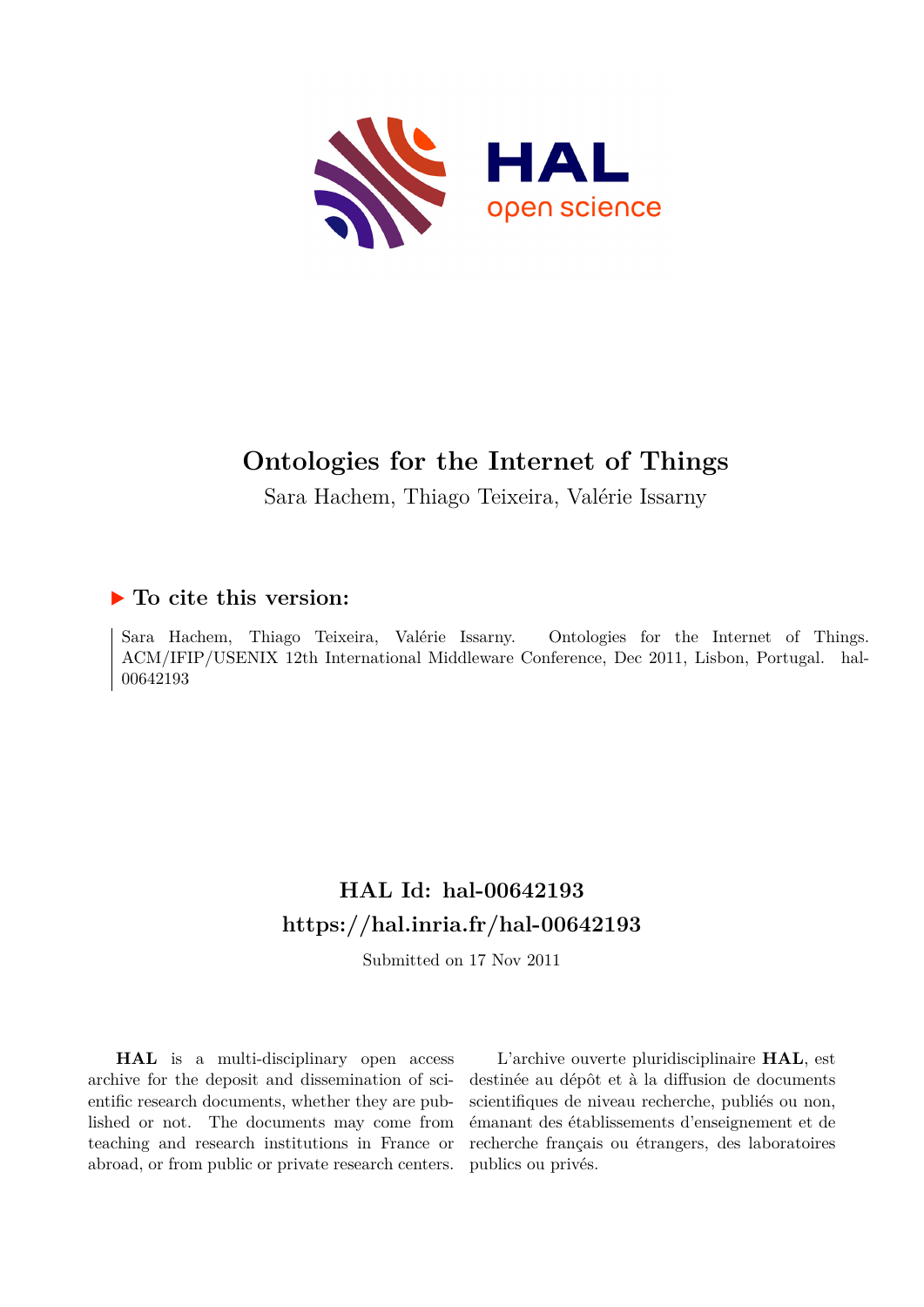# **Ontologies for the Internet of Things** <sup>∗</sup>

Sara Hachem, Thiago Teixeira, and Valérie Issarny INRIA Paris-Rocquencourt firstname.lastname@inria.fr

# ABSTRACT

Challenges the Internet of Things (IoT) is facing are directly inherited from today's Internet. However, they are amplified by the anticipated large scale deployments of devices and services, information flow and involved users in the IoT. Challenges are many and we focus on addressing those related to scalability, heterogeneity of IoT components, and the highly dynamic and unknown nature of the network topology. In this paper, we give an overview of a service-oriented middleware solution that addresses those challenges using semantic technologies to provide interoperability and flexibility. We especially focus on modeling a set of ontologies that describe devices and their functionalities and thoroughly model the domain of physics. The physics domain is indeed at the core of the IoT, as it allows the approximation and estimation of functionalities usually provided by things. Those functionalities will be deployed as services on appropriate devices through our middleware.

### 1. INTRODUCTION

The earliest recorded mention of the term "Internet of Things" (IoT) goes back to a presentation by MIT's Kevin Ashton in 1999. In it, he famously stated that adding RFIDS to everyday objects would create an Internet of Things<sup>1</sup>. And although his predicted IoT is undoubtedly becoming a reality, it now goes far beyond the original concept, encompassing not only RFIDs, but also sensors, actuators, mobile devices, and so on. In the new vision, all of these are considered to be things that can act upon, measure, or provide services based on real-world entities.

However, a number of challenges still stand on the way of the IoT. And perhaps their most visible effect is that the emerging networks of things are currently hard to deploy and operate, requiring  $\frac{1}{x}$  except in the most trivial cases the intervention of highly-specialized field experts to interpret the sensor data and come up with actuation commands. This approach is clearly too costly and time-consuming, and simply does not scale as the IoT pushes into the general population.

To address the above, we have identified the following five core challenges [1] underlying the IoT:

- Scale: A sensing/actuating task that requires the cooperation and coordination of thousands of devices (within an Internet of billions), is often infeasible due to time, memory, processing, and energy constraints. Even a single application, such as calculating daily temperature variations around the globe, can require the use of millions of devices that will provide an amount of the information that will easily grow unmanageable.
- Deep heterogeneity: Sensor/actuator networks in the Internet of Things will be deployed by distinct entities, and the deployed hardware will display different operating characteristics, such as sampling rates and error distributions. Moreover, the degree of heterogeneity increases strongly as we move up from sensors/actuators components (chips) to the complex and diverse devices (sensor/actuator nodes) that integrate many of those components. It increases further as we move to local networks comprising numerous such devices and then global networks composed of those local networks and so on.
- Unknown topology: The Internet of Things is characterized by a network topology that is unknown and highly dynamic. This characteristic has two consequences. The first is that applications will require services that could once have been available and no longer are. The second is that services might themselves rely on devices that had once joined the network and left it abruptly (either permanently or temporarily), or may require devices that never existed at the desired geographical location in the first place.
- Incomplete or inaccurate metadata: A common solution to all challenges above is the use of semantic technologies to increment knowledge with metadata

<sup>∗</sup>This work is supported by the European Community's Seventh Framework Programme FP7/2007-2013 under grant agreement number 257178 (project CHOReOS - Large Scale Choreographies for the Future Internet - http://www. choreos.eu).

<sup>1</sup>Kevin Ashton, RFID Journal, 22 June 2009: "I could be wrong, but I'm fairly sure the phrase 'Internet of Things' started life as the title of a presentation I made at Procter  $&$  Gamble (P $&$ G) in 1999"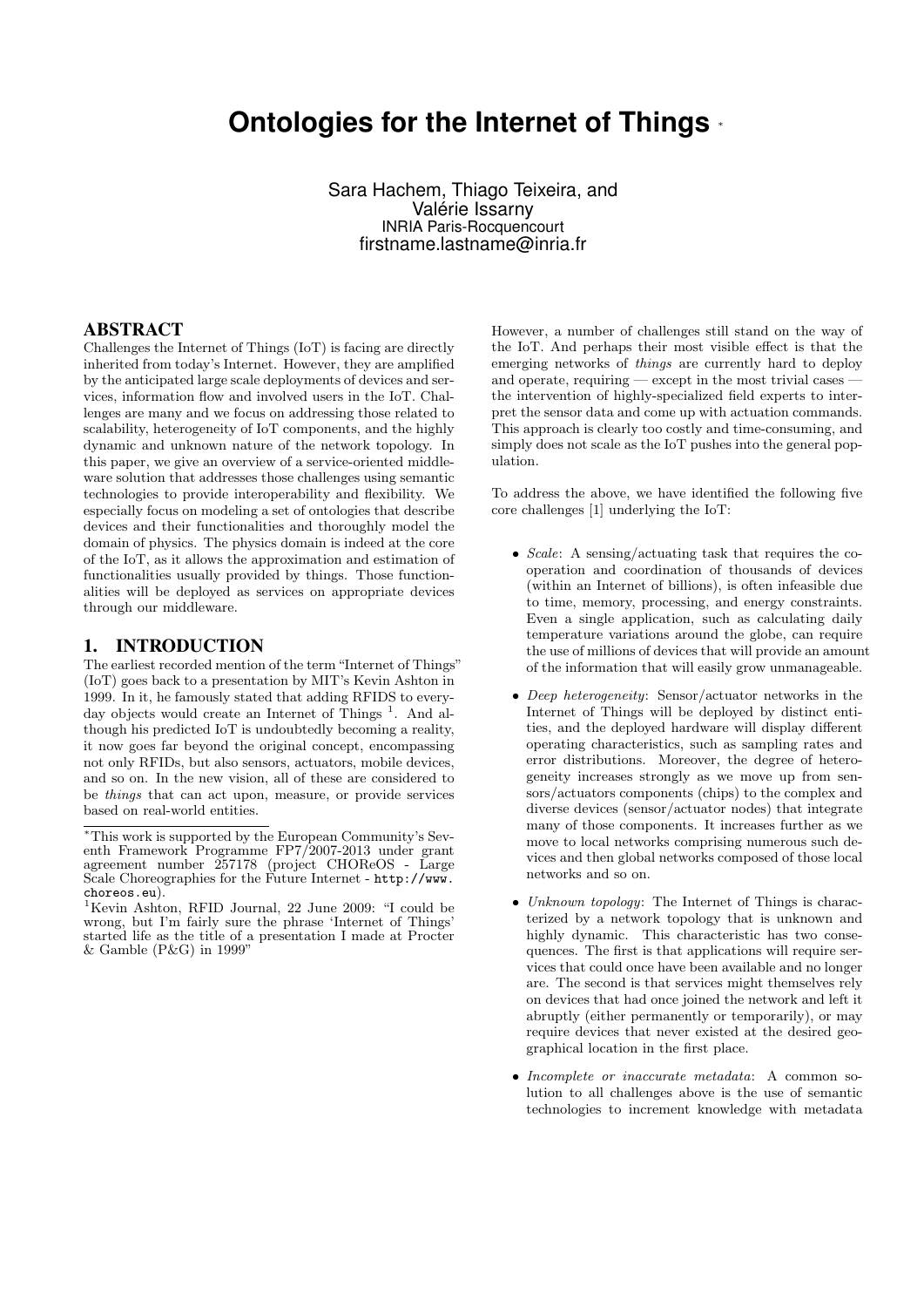[2, 3, 4, 5]. However, this requires input from human operators who are highly prompt to provide incomplete/inaccurate metadata. In addition, some of this information includes characteristics that change over time (e.g., calibration parameters).

• Conflict Resolution: Conflict resolution is an issue that arises mainly with actuators, but not so much with sensors. Conflicts arise, for instance, when multiple applications attempt to actuate the same device in opposing ways, or when they would like to exert mutuallyincompatible changes on the environment.

In light of the challenges above, we propose a new middleware for the Internet of Things [1]. Our solution, as outlined in Section 2, is based on the service-oriented paradigm that abstracts things as services, therefore allowing us to keep services loosely coupled in order to increase reusability. A similar approach is not uncommon in the literature, being pursued, for instance, by [6, 7, 2]. Where our approach differs from others is that we propose an architecture that makes widespread use of approximations and estimations in order to address the IoT's challenges without requiring the intervention of domain experts. For this, in the backbone of our middleware, lies a knowledge base composed of three ontologies: a Device Ontology, a Physics Domain Ontology, and an Estimation Ontology. In this paper, we focus on defining these ontologies in detail (Section 3) and, later, contrasting them with those from the literature (Section 4). We, then conclude the paper in Section 5 with a brief discussion pointing to future work.

### 2. SOLUTION OVERVIEW

The overall architecture of our proposed IoT middleware is shown in Figure 1. As can be seen in the figure, our design consists of three main modules. The module on the right, the Knowledge Base (KB), is the main focus of this paper.

The information flow within our middleware is as follows. An application (or even a service) makes a sensing/actuating request, which gets handled by the Composition & Estimation module. In order to resolve the request, this module accesses the Discovery module and (especially) the Knowledge Base, creating a composition of services. Since we take a service-oriented approach, in this discussion we use the word "service" to refer to the various incarnations of things, such as sensors, actuators, etc.. A result is, then, obtained by executing this composition within the existing network.



Figure 1: IoT middleware architecture

As introduced in [1], the novelty in our approach lies in the following characteristics of the system:

Approximate Composition: Composition is the process through which a dataflow graph is constructed, connecting available IoT services, in order to produce some desired result. Normally, service composition approaches aim to find the dataflow graph that is *optimal* in some metric. In this process, an ontology of services must be traversed, and all compositions that satisfy the input request must be found. However, in a network of billions of things, the problem-space of all possible dataflows (which is a combinatorial function on the number of things) becomes unmanageable. Therefore, to address both scalability and network dynamicity issues, we propose to seek an approximately optimal dataflow graph, rather than an exactly optimal one. For this, we require our knowledge base to carry an ontology of different approximation models for all sorts of physical processes. With this ontology, constructed by field experts, the composition module can use approximation functions to produce only a set of candidate dataflows with the highest likelihood of satisfying some predefined constraints. Then, the approximate solution to this composition is found by picking the optimal dataflow from this much smaller set.

Probabilistic discovery: Discovery is the process through which IoT services that match a set of required attributes are found in the network. Desired attributes can be the sensing modality, geographic location, or error characteristics, etc. However, to address the challenge of IoT scale, we go a step further by introducing the concept of probabilistic discovery, affecting both the device registration and device look-up processes that are natural parts of discovery. During registration, things will use a number of non-deterministic functions to randomly select the registries with which they will register; the registration times; and which metadata attributes to register with each registry. As for the lookup process, we require registries to be able to find a set of IoT services that best approximates the desired set, within some given time constraints. For this, a well-defined set of metadata attributes is a definite requirement, as well as an ontology describing how the attributes relate to one another, in order to allow us to substitute one service for the other when necessary. However, to best approximate services, issues such as the quality of service (QoS) of devices become extremely relevant. For this purpose, the middleware must be able to easily traverse the knowledge base to look up each device's accuracy ratings, their related error functions, as well as the formulas for how different physical phenomena vary in space and time.

Automated Estimation: Estimation is the process through which the most likely value of a missing data point is approximated, by applying physical/statistical models on a dataset provided by a set of things. In our middleware, this estimation will be fully-automated and require no human intervention, thus allowing non-technical users to take full advantage of IoT services. The idea is that when the *Composition*  $\mathscr E$ Estimation module discovers that the requested datapoint has not been captured by the available things, it should be able to query the KB for an appropriate estimation model, and then execute it within the network. To support this, the knowledge base must, therefore, contain an ontology of es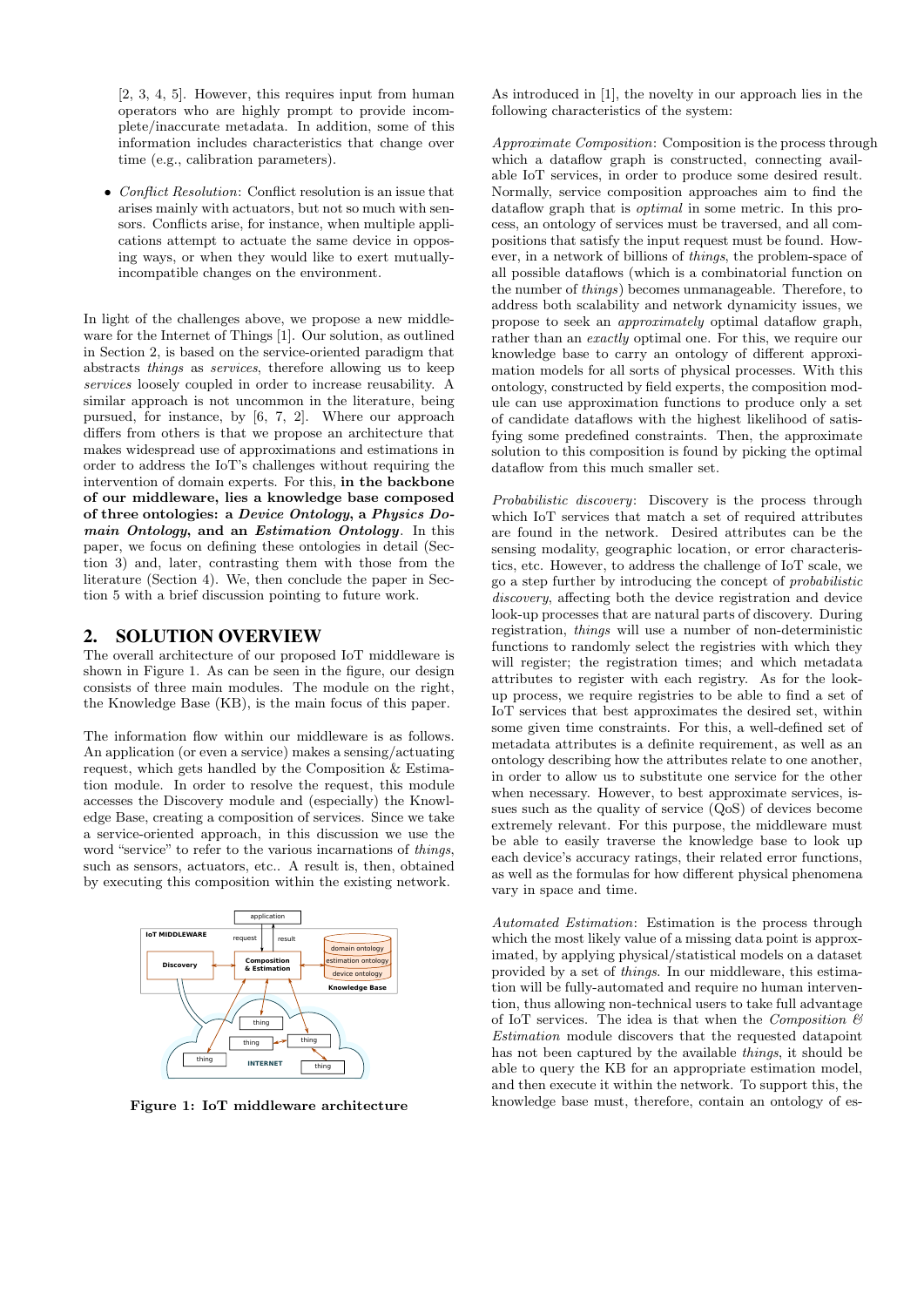timation methods, error models, probability distributions, and the spatio-temporal distribution of different physical phenomena.

What should be clear from the description of the three concepts above is that they all rely heavily on the information contained in the IoT Knowledge Base. As such, a fundamental contribution of our work is the development of the three aformentioned ontologies that comprise the KB. We build the KB from the ground up to support probabilistic discovery, approximate composition, and automated estimation, to end up with a multi-faceted Global Ontology that describes device metadata, domain-specific information, and mathematical models. To our knowledge this is the first ontology to unify these three aspects, and the only one to include and classify mathematical models in this manner. We describe the three faces of our Knowledge Base in more detail in the next section.

# 3. IOT ONTOLOGIES

An ontology is defined as "a formal, explicit specification of a shared conceptualization" [8] and is used to represent knowledge within a domain as a set of concepts related to each other. There are four main components that compose an ontology: Classes, relations, attributes and individuals. Classes are the main concepts to describe. Each class can have one or several children, known as subclasses, used to define more specific concepts. Classes and subclasses have attributes that represent their properties and characteristics. Individuals are instances of classes or their properties. Finally, relations are the edges that connect all the presented components.

# 3.1 Global Ontology for The IoT

We envision the representation of the IoT-based real world to be divided into 3 layers: a physical layer, i.e., things; an information layer, i.e., data and metadata about knowledge provided by things; and a functional layer comprising services provided by things. To match our vision of the real world and its representation by the Internet of Things, we aim at building an ontology that actually models all three layers. In fact, the physical layer is represented by a Device Ontology. The information and service layers are represented by a (Physics and Mathematics Domain Ontology and Estimation Models Ontology. To describe the ontologies more precisely:

Device Ontology: The Device Ontology models actual hardware devices that may exist in the network. For our middleware, it can be regarded as the device description repository that can be accessed for discovery.

Domain Ontology: The (Physics and Mathematics) Domain Ontology models information about real world physical concepts and their relations among each other. For our middleware, it can be regarded as the main repository to access for service composition.

Estimation Ontology: The Estimation Ontology contains information about different estimation models ("linear interpolation", "Kalman filter", "naive Bayesian learning", etc.), the equations that drive them, the services that implement them, and so on. For our middleware, it can be mainly regarded as the repository describing the device's quality of service, and provides information needed for service composition. We aim at providing this ontology to be used as a reference by any middleware or application requiring IoT services, i.e., services provided by real world things. Those services, in most cases, generate approximate but never 100% accurate outcomes.

Most existing ontology work focused on modeling either de*vices* as done, e.g., in MMI ontology<sup>2</sup> and [9, 10], or physics [11, 12] separately. The novelty of our approach is that it combines and takes advantages of the three ontologies by linking, all together, the domain of knowledge for sensing, actuating, and processing tasks and the real world representation through IoT services, that are aware of their environment. An important contribution is the level of abstraction at which we represent things, as we allow users to describe devices in an expressive manner while still avoiding complex details. In fact, as we target scalability, we consider simplicity in modeling knowledge to be an essential criteria. We argue that too much details might hinder the readability and quick traversability of the ontologies, thus effecting their scalability and usability. Of course the full ontologies are too large to be described in this paper. So, in the following, we outline only the most important concepts.

# 3.2 Device Ontology



Figure 2: Sensor and related first class entities

As discussed in Section 2, the Device Ontology is accessed to identify what things should be looked up to satisfy an application's requirements. We consider that applications built on top of an IoT middleware should be network and device agnostic. Therefore, it becomes the task of the middleware to identify what devices to seek in order to provide needed services. For this purpose, the ontology should clearly describe and yet not over-specify device metadata.

Our main contribution is the high-level abstraction for device metadata, especially regarding the internal components of devices. Internal components are the electronic chips and hardware parts, built inside the device, that together define its technical functionalities. Hence, looking at each of them separately as independent entities is not informative, as their functionalities are tightly related to one another's. That being said, understanding the characteristics of a singular chip requires an understanding of the whole device's internal schema, which grows to be too complex to include. We can further argue that they can just be considered as a black box, especially that those components are

 $\mathrm{^{2}http://marinemetada}$  ta.org/community/ teams/ontdevices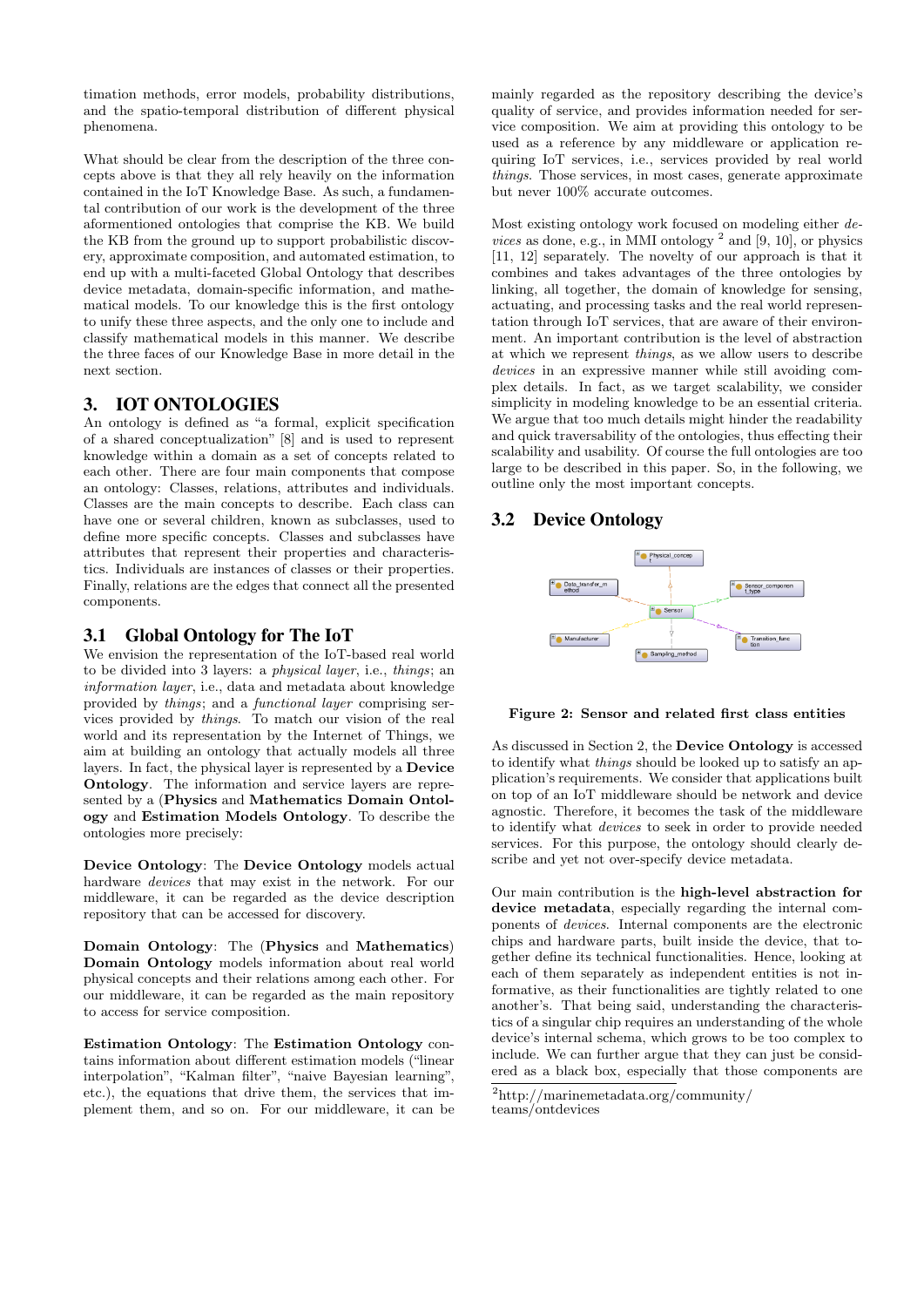not directly accessible by applications. However, we chose to allow users to describe the internal components of devices (also done in [9, 10]) by their name and type only.

Another main contribution is that our ontology holds knowledge that is independent of device deployments, e.g., information related to the device's actual location. Instead, deployment information is presented in the metadata, reported by devices, during the discovery registration process. The ontology becomes thus easily pluggable with any middleware or application.

To elaborate on the ontology, we consider that IoT devices can be divided in four main classes:

- Sensor: A device that has the capability to measure a physical property of the real world.
- Actuator: A device that has the capability to perform an operation on or control a system/physical entity in the real world.
- Processor: A device that has the capability to perform computation operations on data.
- Composite: A device that consists of at least 2 of the devices above.

In the following, we focus on modeling sensors, as they are representative of things and models of other devices adhere to the same conceptualization approach. Based on the current literature [13, 14], we have identified several ontology concepts that are commonly used to model sensors (sen- $\text{sortML}^3$ ). As shown in Figure 2, those concepts are:

- Manufacturer: The manufacturer of the sensor.
- Sensor component type: The sensor internal hardware components.
- *Physical concept*: The real world property measured by the sensor (e.g., temperature, wind speed, etc.). This concept is the main link between the Device Ontology and the Physics Ontology.
- Sampling method: The way the sensor is triggered to sample its environment (e.g., periodic).
- Data transfer method: The way the sensor is triggered to transfer its readings (e.g., push).
- Transition function: The process used to convert the input phenomenon to a digital value.

We chose the entities above as we consider that a sensor can be properly identified given any of their respective values. With the exception of the last entity, which we introduce as it clarifies what and how phenomena or values are output by a sensor after a measurement is performed. This is needed so that a sensor's outputs can be meaningful to and usable by other applications.

### 3.3 Physics Domain Ontology

The Physics Domain Ontology is created with two main goals. The first is to model real world entities as physical concepts so that any IoT middleware can extract knowledge about the real world, as this is a common task to be performed within the Internet of Things. The second is to model mathematical formulas and functions as they are the first alternative to be utilized when no device can provide needed services. The main classes of the Domain Ontology are:

- *Physical concept*: A real world object or property that can be measured.
- *Physical unit:* The output unit of the real world property measurement.
- Mathematical datatype: The set of numbers that can represent a real world property measurement.
- Formula: Mathematical expression that computes a numerical value representing a real world property.
- Function: Formulas are implemented by functions that define the required input and output machine datatypes.

Our main contribution in this ontology is that we model and establish a direct relation between physical concepts, mathematical formulas and functions. We argue that this relation is essential as it allows services to be provided as mathematical computations over physical concepts. This process can be used by any middleware to substitute services of unavailable devices with alternative services that can be deployed on any other appropriate device, which is a very familiar scenario within the highly dynamic IoT. This relation further allows our ontology to be useful in any context requiring mathematical and physical knowledge by clearly modeling formulas that can compute mathematical values as measurements over a physical property.

However, a same physical concept can have several formulas that vary based on the units of measurement of input/output parameters. Hence, our second contribution is to introduce two, not previously described, first class entities: unit constraints and conversion formulas. The former allows users to specify if a formula can have only one output and one input unit per concept, or can have a defined set of such units, or it stands correct for any input/output units, linked to a physical concept. For instance, the formula  $speed = distance/time$  stands correct for any distance unit over any time unit. On the other hand, a windchill formula for temperature in Celsius and wind speed in km/h is different than that of a temperature in Fahrenheit and wind speed in mph. As for the conversion formulas class, it allows users to model conversion formulas between one measurement unit to another. By adding the constraints class and conversion functions to our ontology, we introduce a higher degree of flexibility as it allows any middleware or application using our model to dynamically adapt to unit constraints.

A common reference model for representing and categorizing physical concepts is the DOLCE  $<sup>4</sup>$  representation. It is</sup>

<sup>3</sup>http://www.opengeospatial.org/standards/sensorml

<sup>4</sup>http://www.loa-cnr.it/DOLCE.html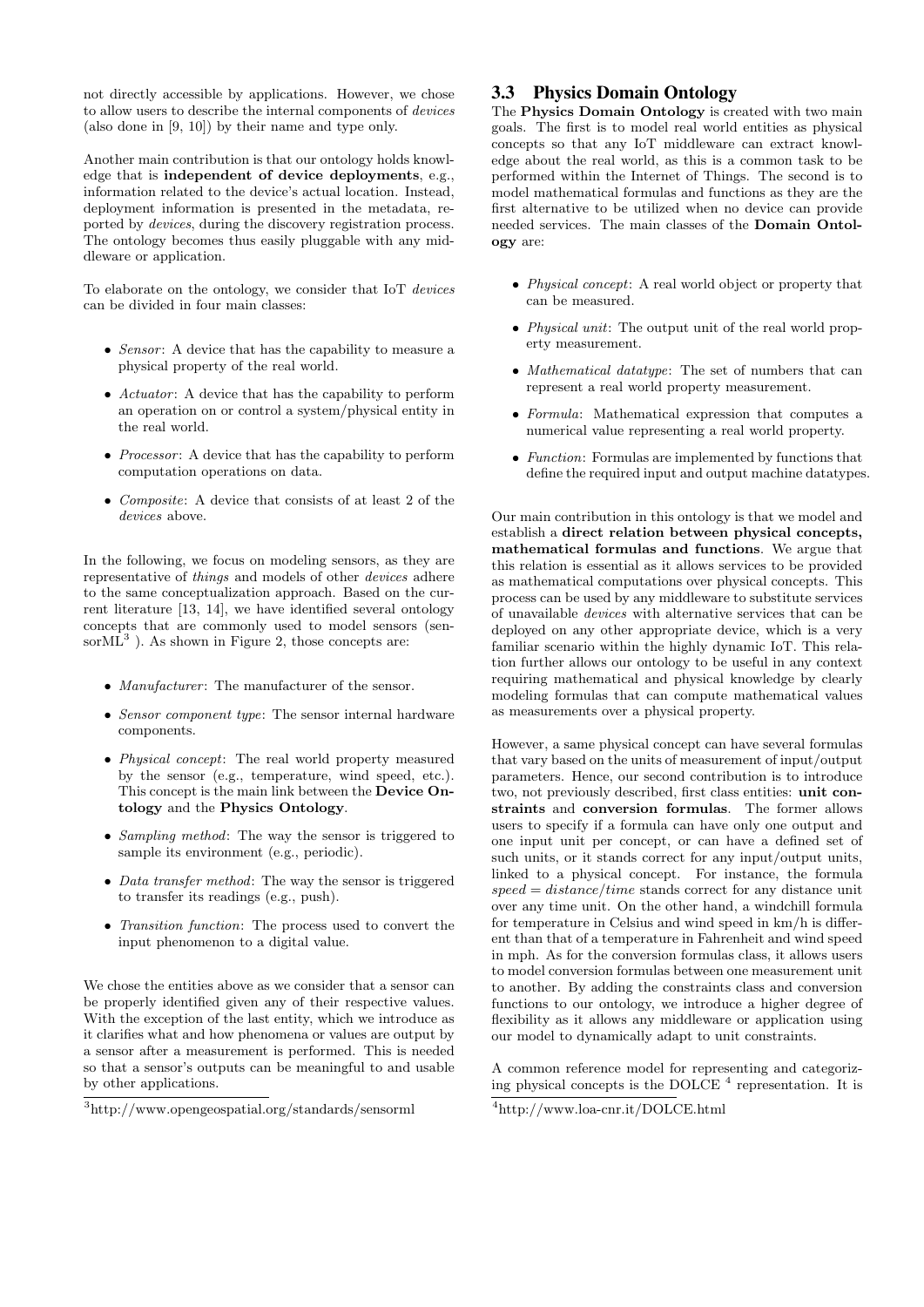adopted by several works such as [15, 11], as it has a well organized vocabulary. However, it does not categorize entities by their physical properties but rather by the human perception of those entities. This organization is not in line with our representation of concepts that should be both intuitive and physics oriented. In our ontology, each physical concept is linked to:

- Sensor: All sensors that can measure its value.
- Units of measurement All units by which it can be measured.
- Mathematical datatype: Set the mathematical values the concept can be represented
- Formula: All mathematical formulas that can compute its value.

Regarding formulas, authors in [12] provide an approach to modeling physics in an ontology. However, their model is only applicable for the biological domain as they focus on mapping laws of physics to biological processes. SPACE is another ontology that models physics but it only applies in the space physics domains [16]. In our ontology, each formula is linked to:

- Mathematical expression: Mathematical equation.
- *Input parameters:* Measurements of physical concepts that will be used to evaluate another physical concept and their measurement units.
- Output parameter: Computed output and its measurement unit.
- *Physical concept*: The physical concept being evaluated.
- Unit of measurement: It is in fact the output's unit.

We argue that those concepts are well representative of physics and mathematical models and they specify all the parameters needed to define a mathematical equation. The Sensei project [2] models a decomposition of physical concepts into a set of other physical concepts. This decomposition can be similar to a direct link between our formula output and input concepts. However, the relation between their concepts is not clearly specified and therefore, their decomposition cannot substitute our formula model.

### 3.4 Estimation Ontology

The Estimation Ontology is, perhaps, the most unusual among the three described here. This ontology is in charge of storing the different mathematical models that make up the mental toolbox carried by expert system designers in fields such as Robotics, Estimation, Sensor Networking, etc. However, in addition to simply storing these models, the Estimation Ontology must also organize them in a way that makes them machine-accessible. After all, our middleware must be able to discern (1) which models are appropriate for a given situation, and (2) which model is, in some sense, optimal.

For this reason, the Estimation Ontology must provide a well-designed set of attributes for each model, as well as an intricate web of relationships between models, devices, and physical concepts. These rather indispensable elements, and how to best express them in this ontology, are something that we are currently investigating. For now, we limit ourselves to providing below a first-level set of classes that group the different types of mathematical models:

- Estimation & Prediction Models: These models are used during the automated estimation process, as well as before the look-up phase in probabilistic discovery. An example of such a model is a Kalman filter where each component in its matrices and vectors are functions of physical concepts from the Domain Ontology (for instance, an input vector for use in target-localization could be defined as a triplet of 3D-acceleration, 3D-velocity, and 3D-position).
- Association & Correlation Models: These describe the numerous conditional probability relations that are used in Estimation Theory, relating one physical phenomenon as a function of another. For instance, the probability of the value of a temperature sensor given the value of a daylight sensor. In addition, these models can also be used to solve the Association Problem that occurs, for instance, with multiple-target tracking;
- Error Models: These models describe the different ways that uncertainties can be introduced into measurements and actuations. These are usually represented in the form of a stochastic model (for instance, a simple additive Gaussian noise model).

#### 4. RELATED WORK

Semantic technologies within IoT context are perceived as having three main benefits: high-level abstractions of complex information and incremented knowledge that provides a support for service composition and better interoperability.

Abstractions in IoT solutions, that integrate ontologies in their approach, can be divided in two categories: On the one hand, some IoT projects take advantage of ontologies as they abstract devices as services (such as in HYDRA[3, 4], SEN-SEI [2]). On the oher hand, others use them as they abstract data/information as services (among which are SOFIA [17], SATware[18], Global Sensor Networks GSN[19], and Sensor-Masher[20]). A common approach towards this purpose is the use of virtual/semantic sensors [3, 4, 19] to abstract one or several physical devices. Similarly, [21, 20, 18] adopt the concept of semantic sensors and semantic streams. However, their implementation is different as they focus on abstracting data streams into higher level semantically rich knowledge. Semantic devices provide composition in some manner where the composed functions are specified at design time, and the mapping onto the network *devices* happens dynamically at run time.

To provide better interoperability, three aspects of the real world are modeled thoroughly in ontologies created within IoT solutions: *things*<sup>[2, 4]</sup>, information and reasoning over data generated by things [13, 4, 20], and services [3, 4]. Some